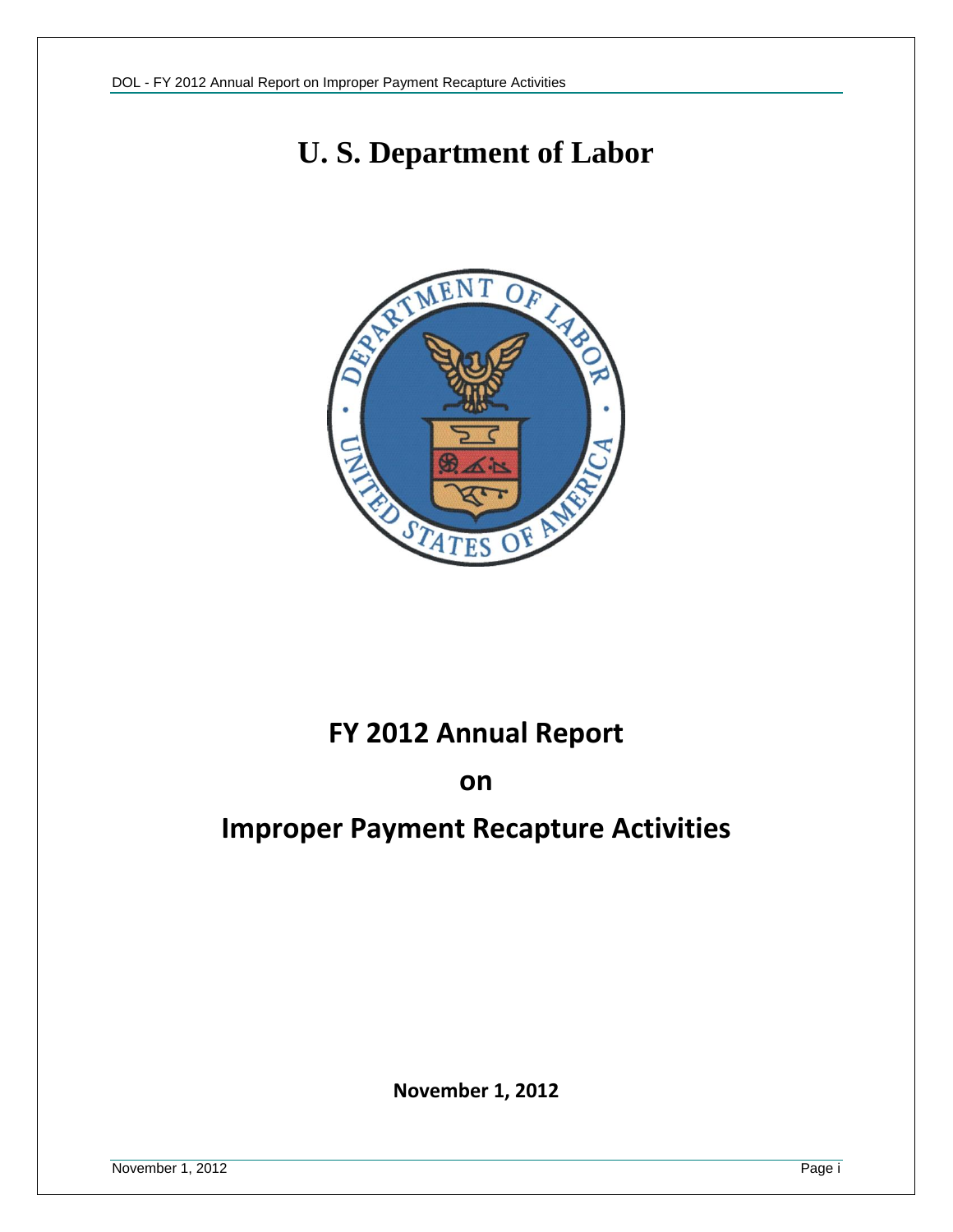# **Table of Contents**

| 1.0 |  |
|-----|--|
| 2.0 |  |
| 3.0 |  |
| 3.1 |  |
| 3.2 |  |
| 3.3 |  |
| 4.0 |  |
| 5.0 |  |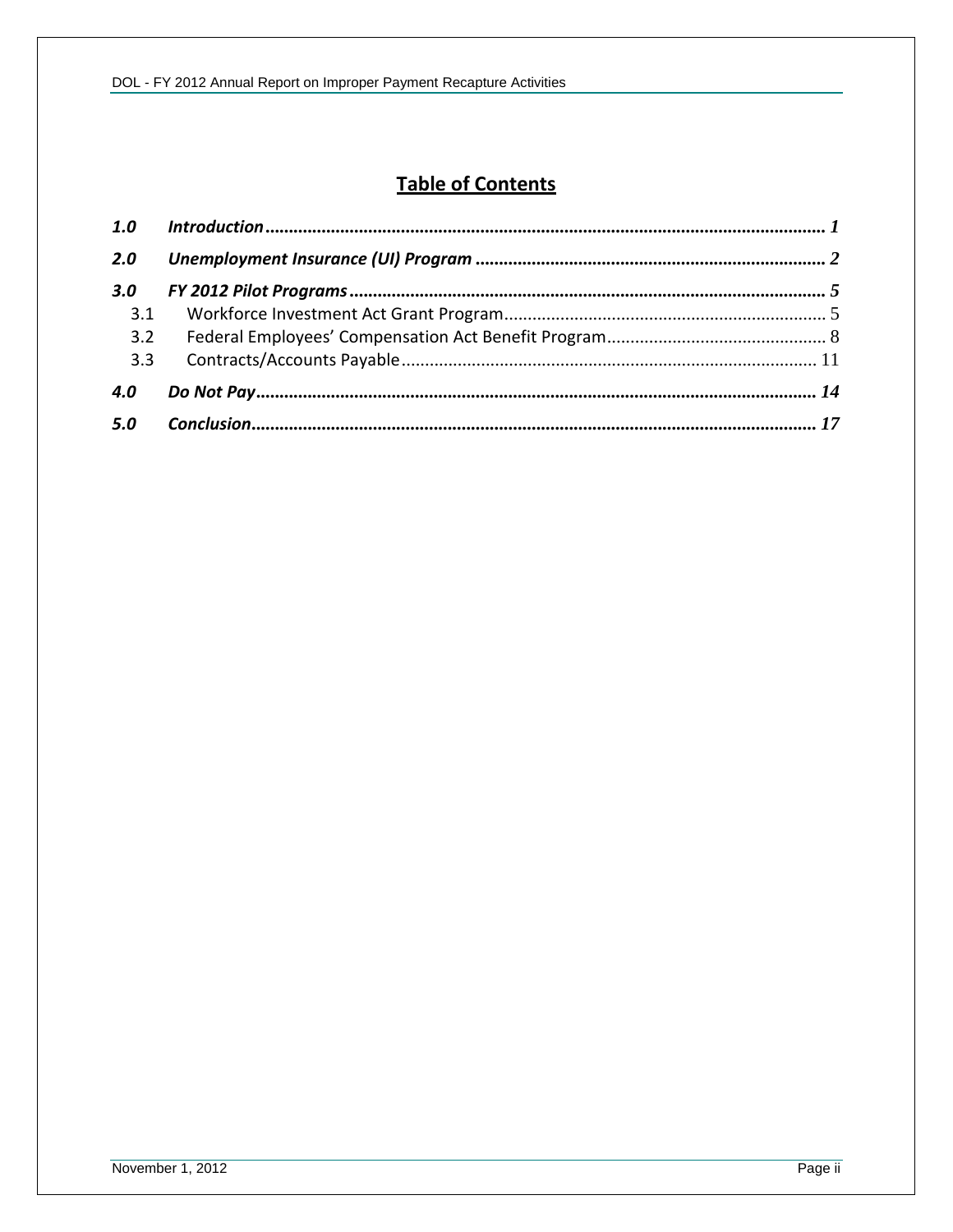# <span id="page-2-0"></span>**1.0 Introduction**

The *Improper Payments Elimination and Recovery Act of 2010*, PL 111-204 (IPERA) and implementing guidance require Federal agencies to conduct payment recapture audits for all programs and activities - including grants, benefits, loans, and contract payments - that expend \$1 million or more annually if conducting such audits would be cost-effective.

IPERA Section 2(h)(2)(D)(ii) and Appendix C, Part I.B requires the submission of an annual report to OMB and Congress by November 1 that describes any recommendations identified by payment recapture auditors on how to mitigate conditions giving rise to improper payments, and any corrective actions the agency took during the preceding fiscal year to address the auditors' recommendations.

A payment recapture audit is a review and analysis of an agency's or program's accounting and financial records, supporting documentation, and other pertinent information supporting its payments, that is specifically designed to identify overpayments. It is not an audit in the traditional sense. Rather, it is a detective and corrective control activity designed to identify and recapture overpayments, and, as such, is a management function and responsibility. DOL's payment recapture audit activities performed during FY 2012 are described in this report.

During FY 2012, the Department of Labor (DOL) conducted a number of activities to support the prevention and/or recapture of improper payments. Activities covered all DOL payment programs – benefits, grants, and contracts. For the Unemployment Insurance (UI) Program, which is rated high priority, work included continued coordination with states, more focused audits, improved understanding, utilization, and execution of statutory and regulatory authorities, and establishment of payment recapture targets. The Department also conducted three pilot programs - one benefit, one grant, and one contract program - to assess the feasibility and cost-effectiveness of performing payment recapture audits and/or to perform a limited scope payment recapture audit.

Preventing improper payments continues to remain a top priority for DOL. The FY 2012 activities underline this commitment and help move DOL forward in its efforts to recapture any improper payments.

This report provides a detailed description of DOL's FY 2012 improper payments recapture audit activities and recommendations, specifically for the UI Program and the three pilot programs.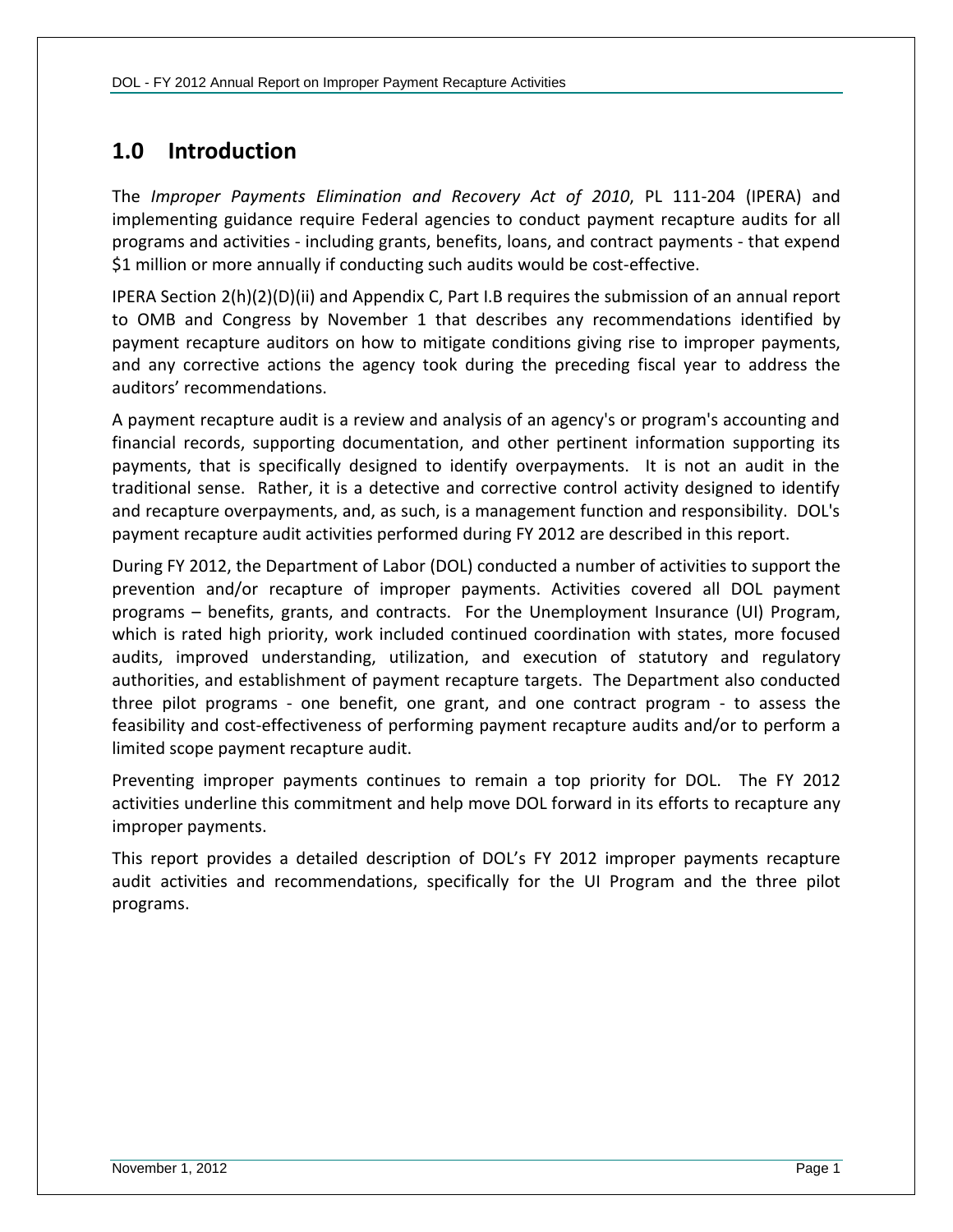## <span id="page-3-0"></span>**2.0 Unemployment Insurance (UI) Program**

#### **Overview of Improper Payments in the UI Program**

The single largest program at the DOL is the UI program, administered by DOL's Employment & Training Administration (ETA), with estimated FY 2012 outlays of approximately \$90.16 billion. Based on preliminary data for FY 2012 from the UI Program's Benefit Accuracy Measurement (BAM) survey, the estimated improper payment rate is 11.42 percent (10.81 percent overpayment rate plus 0.61 percent underpayment rate) for the period July 2011 to June 2012, the most recent period for which data is available. This represents an estimated decrease of 0.58 percent from the prior year's rate of 12.0 percent. Because the improper payments for UI are estimated to be over 10 percent, the UI program is classified as a high-priority program, the only program with this designation within the DOL.

Goals for improving UI's improper payment program included:

- Working with the states to develop and implement processes to identify and recapture improper payments;
- Defining audit procedures to be performed on selected items;
- Developing a framework for identifying improper payments and providing guidance to implement that framework;
- Establishing appropriate payment recapture targets; and
- Utilizing statutory and regulatory authorities to recapture improper payments.

#### **Payment Recapture Activities in the UI Program**

Performing UI payment recapture activities and providing states with tools to aid recovery are top priorities at DOL. Our recapture activities have focused on the following areas that offer the greatest opportunity for improvement:

- Benefit Year Earnings Issues Arise when a claimant continues to claim and receive UI benefits after returning to work.
- Separation Issues Occur because the claimant files for benefits even though they are ineligible to do so, and the state has not received documentation to that effect from the former employer before the claim is processed.
- Employment Service (ES) Registration Issues Occur when the claimant has not registered in the state's Employment Service system (or job bank) when required to do so, and is therefore ineligible for UI benefits.

The Department coordinates with states to recover UI overpayments. Each state's Benefit Payment Control (BPC) unit is responsible for promoting and maintaining UI program integrity through prevention, detection, investigation, establishment, and recovery of improper payments. Every state conducts post-award audits for the detection of UI improper payments, and to determine whether error or willful misrepresentation has occurred. States audit UI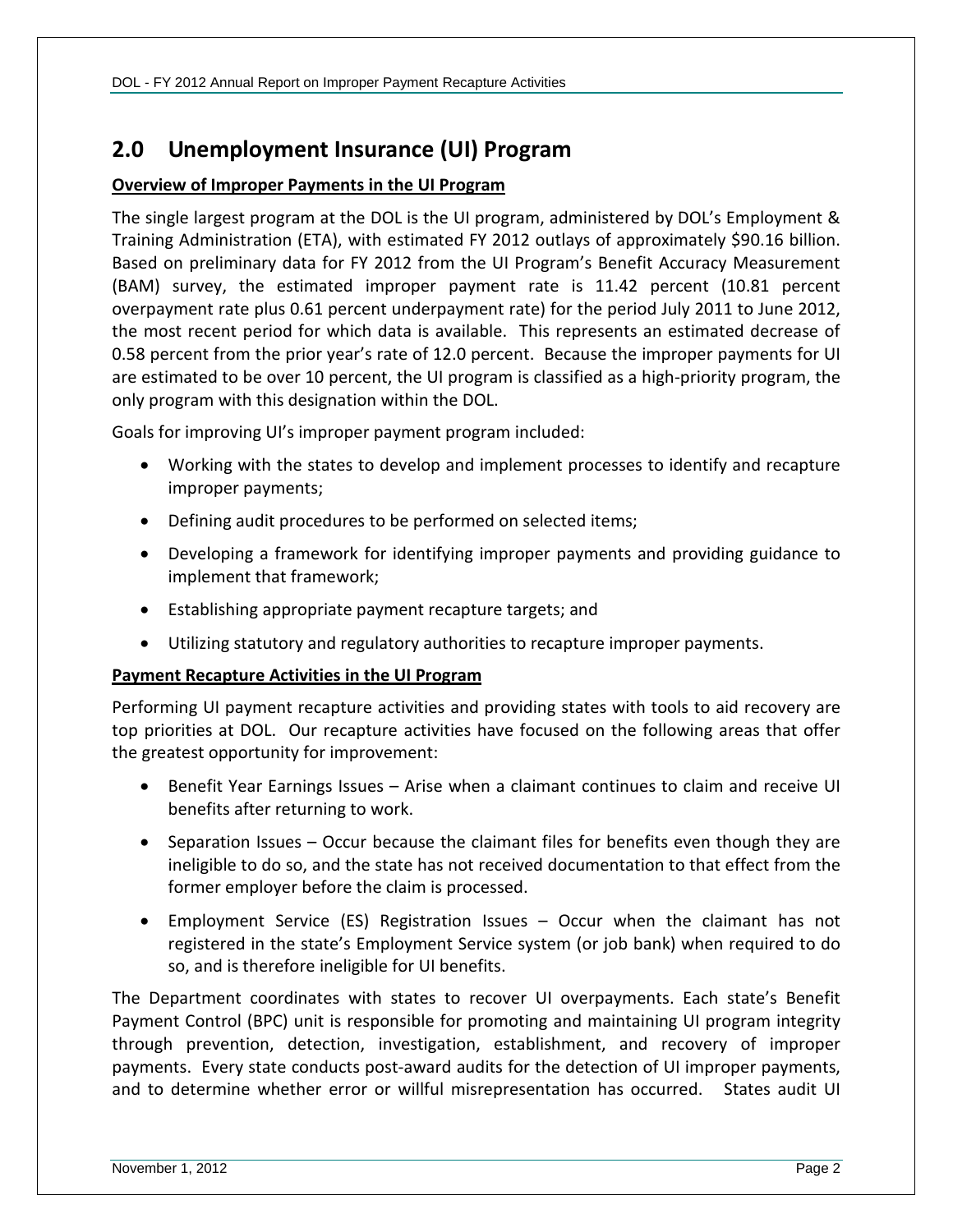benefits payments by means of a cross-match against new hire directories (National and State) and state wage files. States conduct these activities through the use of automated tools and procedures that confirm the identity and legal status of the claimants, search for unreported earnings, and detect other forms of fraud or errors contributing to improper payments in the UI program.

In February 2011, the Department of Treasury (Treasury) issued a regulation permitting states to offset UI overpayments through the Treasury Offset Program (TOP). As of August 2012, 17 states had implemented TOP and several others were in various stages of implementation. An estimated \$134 million in UI overpayments were recovered through TOP in FY 2012.

In September 2012 ETA announced the award of \$169.9 million in supplemental funding to 33 states to support the prevention, detection, and recovery of improper UI benefit payments; improve state performance; address outdated IT system infrastructures necessary to improve UI program integrity; and enable states to expand or implement Reemployment and Eligibility Assessment (REA) programs. These incentive funds will support state implementation of highpriority activities including:

- Activities to address Worker Misclassification;
- Implementation of other integrity-related projects, including technology-based prevention, detection, and collection activities;
- Implementing the State Information Data Exchange System (SIDES) Earnings/wage verification and monetary and potential employer charges data exchange;
- Subscription fees for maintenance and operation of SIDES;
- Contract staff support for activities that do not require use of state merit staff;
- Implementation of TOP; and
- Automation efforts that result in performance and system improvements.

**Exhibit 1** provides an eight-year summary of UI overpayments established and recovered for:

- State UI, which provides unemployment benefits to eligible workers who are unemployed through no fault of their own (as determined under state law), and meet other eligibility requirements of state law.
- Unemployment Compensation for Federal Employees (UCFE) which provides benefits for eligible unemployed former civilian federal employees.
- Unemployment Compensation for Ex-Service Members (UCX) which provides benefits for eligible ex-military personnel.
- Extended Benefits (EB) which provides benefits to workers who have exhausted regular unemployment insurance benefits during periods of high unemployment.
- Emergency Unemployment Compensation (EUC) which provides benefits to individuals who have exhausted regular state benefits.

The information is based on actual counts of UI overpayments identified and recovered by the state agencies.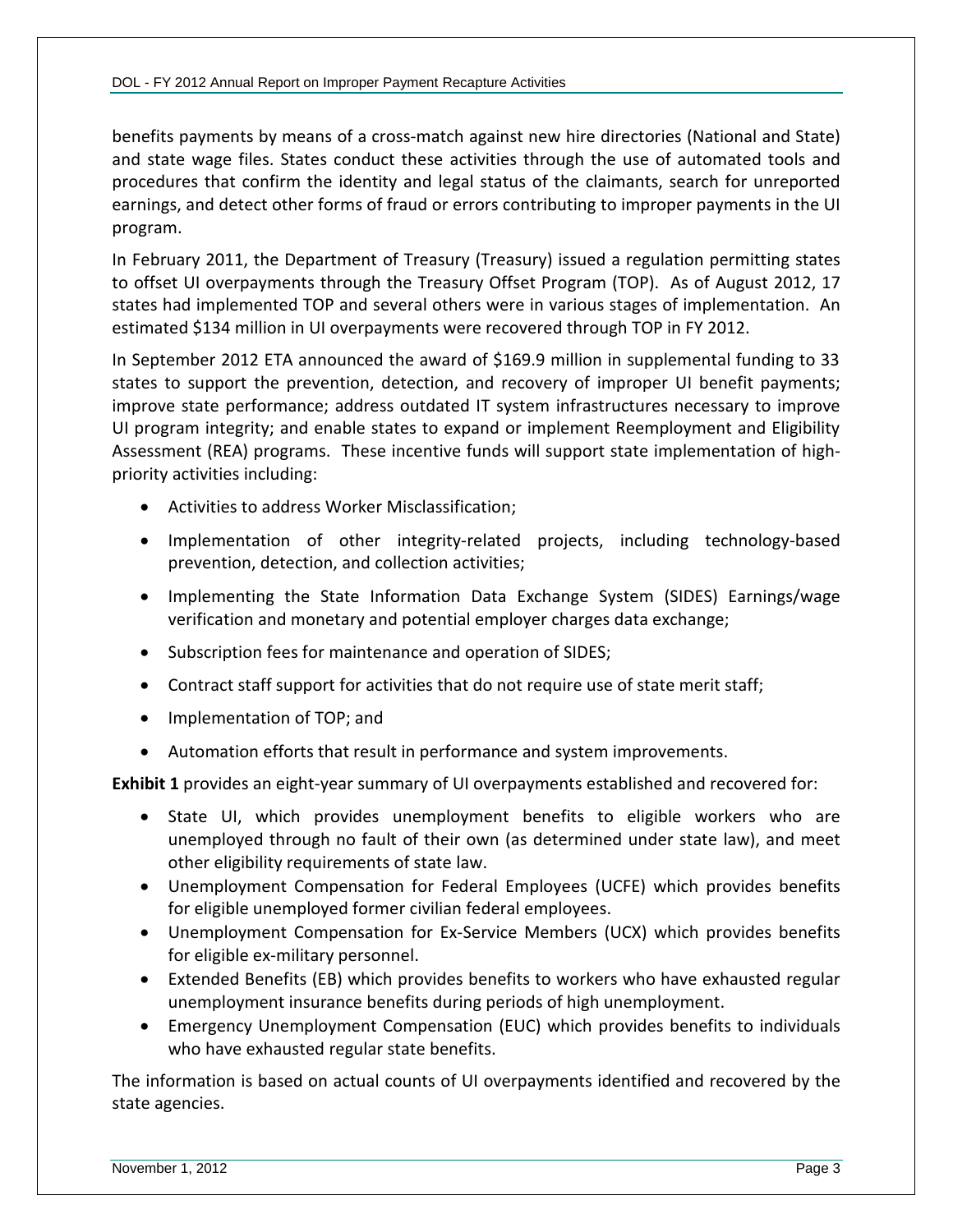| <b>FY</b> | <b>Overpayments</b><br><b>Established</b><br>UI/UCFE/UCX/EB | <b>Overpayments</b><br><b>Recovered</b><br>UI/UCFE/UCX/EB | <b>Recovered</b><br>(%) | <b>Overpayments</b><br><b>Established</b><br>(UI/UCFE/UCX/EB<br>+ EUC) | <b>Overpayments</b><br><b>Recovered</b><br>(UI/UCFE/UCX/EB<br>$+ EUC$ | <b>Recovered</b><br>(%) |
|-----------|-------------------------------------------------------------|-----------------------------------------------------------|-------------------------|------------------------------------------------------------------------|-----------------------------------------------------------------------|-------------------------|
| 2004      | \$1,101,549,360                                             | \$528,941,410                                             | 48.02%                  |                                                                        |                                                                       |                         |
| 2005      | \$960,277,791                                               | \$488,807,550                                             | 50.90%                  |                                                                        |                                                                       |                         |
| 2006      | \$979,836,264                                               | \$511,524,977                                             | 52.21%                  |                                                                        |                                                                       |                         |
| 2007      | \$952,898,179                                               | \$531,724,056                                             | 55.80%                  |                                                                        |                                                                       |                         |
| 2008      | \$1,002,131,148                                             | \$571,160,044                                             | 56.99%                  | \$1,010,170,720                                                        | \$572,972,520                                                         | 56.72%                  |
| 2009      | \$1,456,403,205                                             | \$850,987,241                                             | 58.43%                  | \$1,736,295,243                                                        | \$914,626,113                                                         | 52.68%                  |
| 2010      | \$1,906,310,909                                             | \$966,016,812                                             | 50.67%                  | \$2,805,367,403                                                        | \$1,175,555,423                                                       | 41.90%                  |
| 2011      | \$1,887,177,040                                             | \$997,967,260                                             | 52.88%                  | \$2,957,910,114                                                        | \$1,291,384,816                                                       | 43.66%                  |

### **Exhibit 1: UI Overpayments Established and Recovered By Fiscal Year (Excluding Waivers)**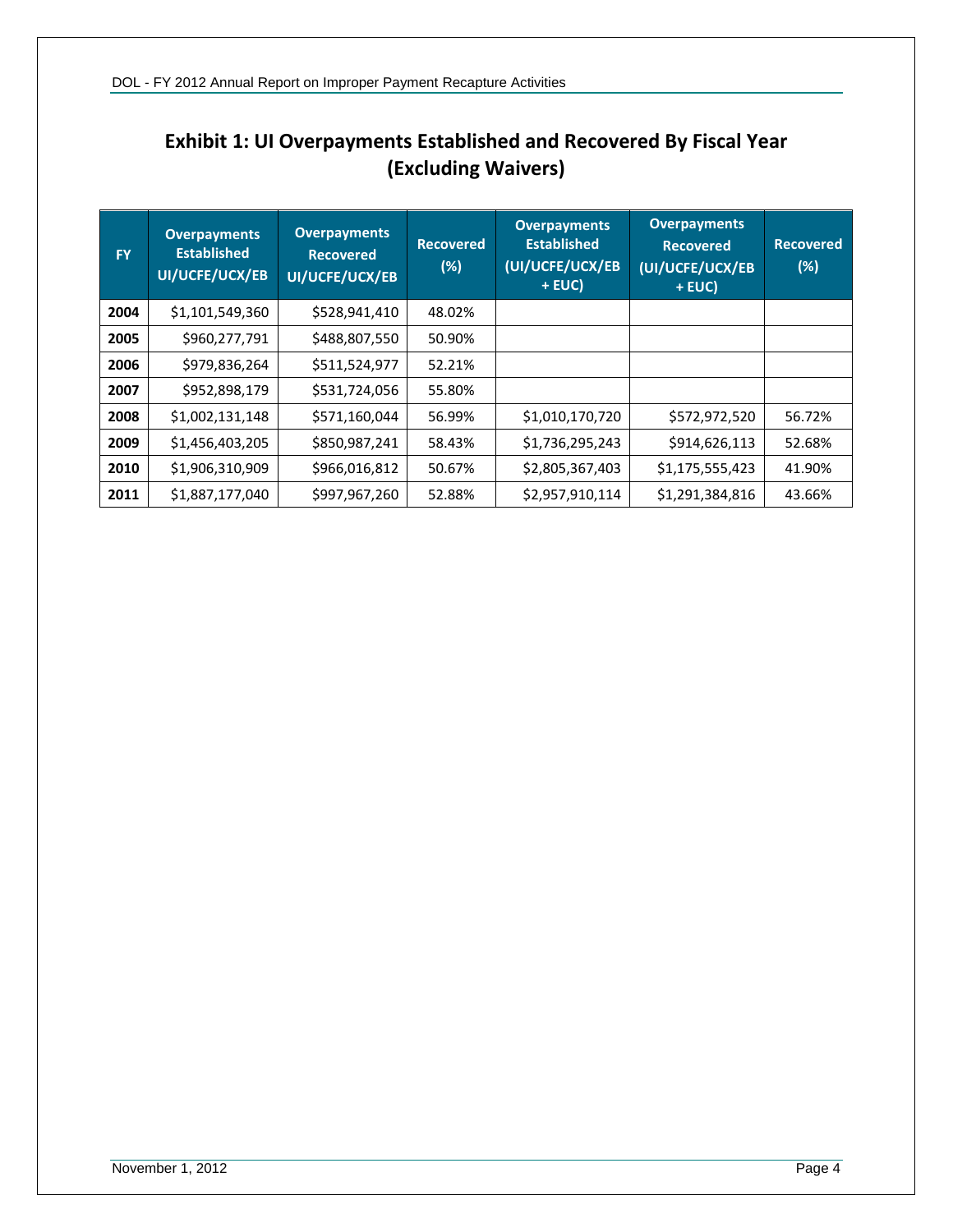### <span id="page-6-0"></span>**3.0 FY 2012 Pilot Programs**

During FY 2012, DOL conducted three pilot programs. The first pilot study assessed the feasibility and cost-effectiveness of performing payment recapture audits for the Workforce Investment Act (WIA) grant program at the grantee level. The second pilot was a limited scope payment recapture audit for the Federal Employees' Compensation Act (FECA). The third pilot is an ongoing payment recapture audit for DOL's contract payments. A description of each plan and the results of the three pilot programs are presented below.

### <span id="page-6-1"></span>*3.1 Workforce Investment Act Grant Program*

#### **Purpose**

During FY 2012, DOL conducted a payment recapture audit research and analysis pilot for the WIA program. The pilot's objectives are to:

- Identify ways to prevent, reduce, and recapture improper payments;
- Assess the feasibility and cost-effectiveness of conducting grantee payment recapture audits of the WIA program at the recipient level; and
- Provide recommendations on how to improve DOL's grant management processes and activities.

#### **WIA Program Overview**

The WIA program is a comprehensive workforce investment grant program overseen by the Employment and Training Administration (ETA) for delivering employment and training services. The WIA program primarily provides grant funds to states that in turn award the majority of the funds to local workforce investment boards that award sub-grants and/or contracts to one-stop service centers/sub-grantees to fund employment and training services. The WIA program also provides grant funds to non-state grantees on a discretionary basis to fund employment and training services. The financial records and other documentation supporting WIA outlays at the state level and lower tiers are located at the grantee and subgrantee locations rather than at the DOL National Office.

The WIA grant program is classified by OMB as risk susceptible due to its annual level of outlays; although the Department's risk assessments have never supported a high risk designation.

#### **Scope and Objectives**

The pilot was performed using a phased approach. Phase 1 consisted of reviews of the DOL and ETA grants management function at the national and ETA regional levels and was completed during the first and second quarters of FY 2012.

Phase 1 of the Pilot found that DOL has several options to increase its efforts to identify ways to prevent, reduce and recapture improper payments. For example, ETA's regional monitoring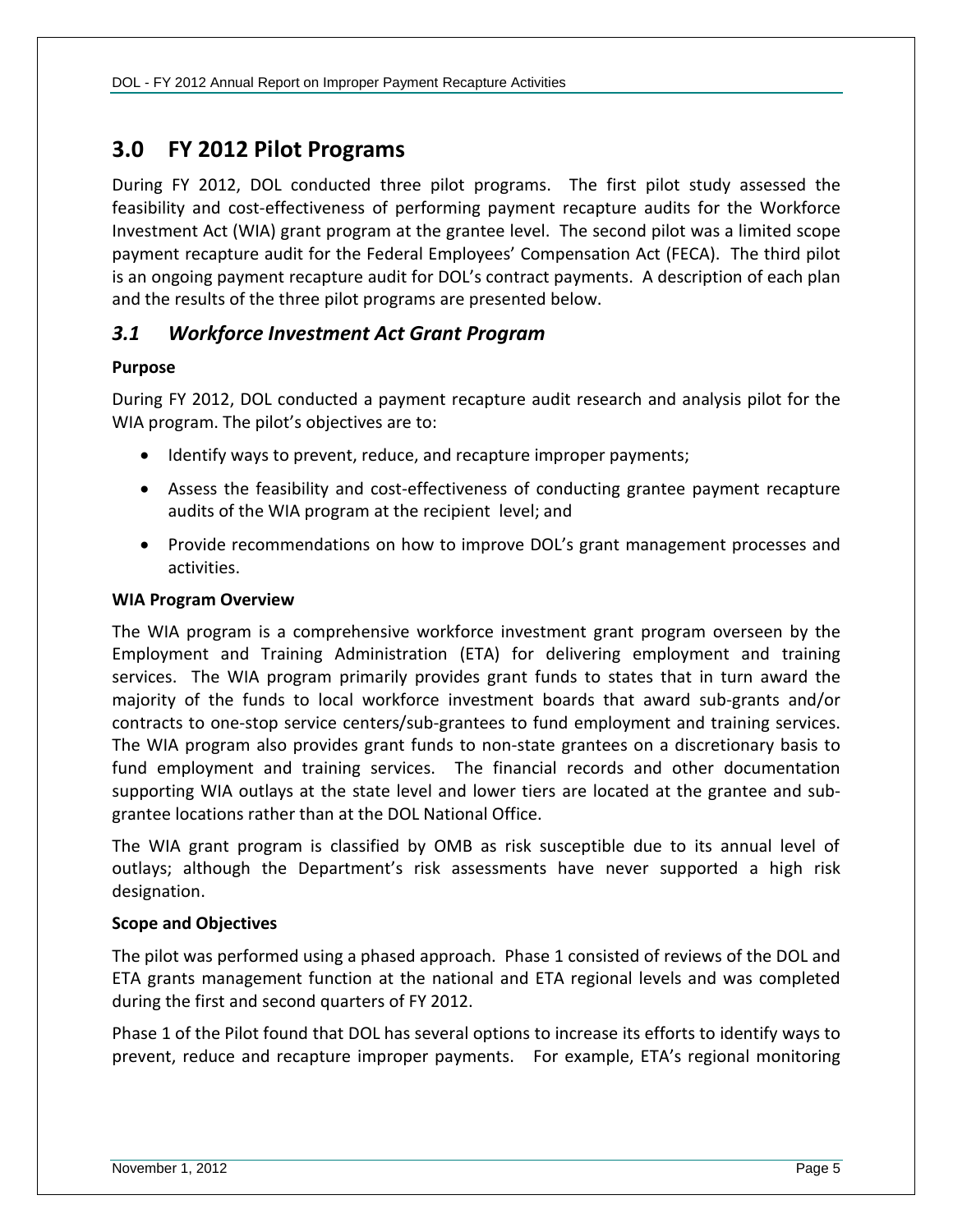process currently produces the second largest major available source of improper payments data for the WIA program (Single Audit Act audit reports are the largest source).<sup>1</sup> However, the monitoring process is not specifically designed to identify improper payments, although improper payments may be identified during the reviews. Additionally, there is no DOL database that consistently tracks questioned costs (that may be determined to be improper payments) and their resolution from all sources, including Single Audit Act audit reports, DOL Office of Inspector General (OIG) audit reports, and ETA regional monitoring reviews.

Using the knowledge of the WIA program gained from Phase I, a plan was developed for Phase 2. Phase 2 entailed conducting grantee pilot recapture audit research and analysis reviews in two states, one small and one large state. The plan included the review of each state's policies and procedures, performance and process documentation, assessment of key processes, and the selection of activities deemed at highest risk for improper payments.

#### **State Review - Small State**

DOL selected a small state for the first visit since it has one of the least complex WIA management structures. Also, WIA findings were reported for the State in recent State Single Audit Act audit reports. WIA funds are administered centrally in the State Office – allowing access to most supporting documents.

The three major WIA programs are Adult, Dislocated Workers and Youth Services. For this State, the Adult and Dislocated Workers programs are directly administered by the State while the Youth Services program, including determination of eligibility and training, is contracted out. The site visit was conducted during the period of March 12 to March 23, 2012. During the two-week site review, DOL:

- Determined the process flow for five key grant management processes: (1) cash management, (2) participant eligibility, (3) sub-recipient monitoring for the Youth Program, (4) procurement, and (5) payroll and administrative cost allocations.
- Interviewed key managers and staff, completed a detailed review of supporting documentation for a limited number of transactions, and reviewed the methodology and process used in completing the ETA Form 9130 Financial Report.

 $^1$  Based on a review of OMB's definition of questioned costs as reflected in OMB Circular A-133, and with OMB's approval, DOL determined that questioned costs could be used as a proxy for improper payments. For the purpose of estimating the improper payment rate for the WIA program, DOL considers improper payments to include: (1) resolved questioned costs that are disallowed, (2) unresolved questioned costs as of the time of calculation of the rate, and (3) questioned costs for which no resolution information is readily available as of the time of the calculation of the rate.

For improper payments related to questioned costs identified in Single Audit Act audits, the most recent full year of Single Audit Act audit reports available in the Federal Audit Clearinghouse database is used. As an example, for FY 2012, Single Audit Act audit reports for FY 2010 were used, allowing sufficient time in most cases for the resolution process to be completed.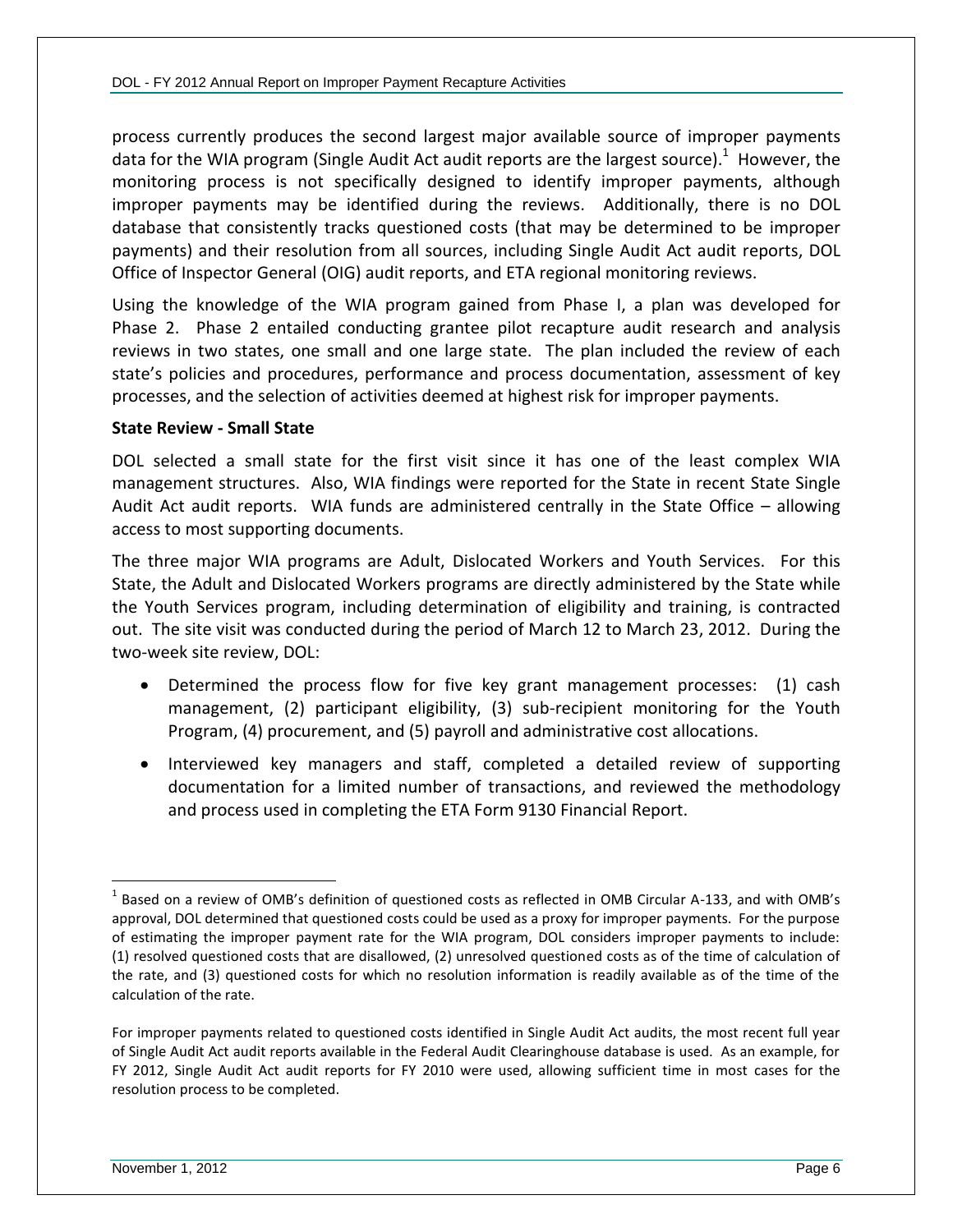DOL determined that, for this small state, payment recapture audits are feasible for direct expenditures of the State in the areas of cash management, Adult and Dislocated Worker participant eligibility, procurements, and payroll and related administrative allocations. Sufficient supporting documentation exists to test these areas, although the documentation includes hard copy documents and manual spreadsheets.

Based on the review of this state, DOL determined that payment recapture audits at small states are feasible, and ETA may increase efforts to identify and recapture improper payments where cost effective as resources become available.

#### **State Review – Large State**

In contrast to the first state reviewed, the second state is representative of the more typical large and complex WIA cascading funding structure. Similar to the first state, WIA findings were reported in recent State Single Audit Act audit reports. The site visit was conducted during the period from April 23 to May 4, 2012.

During the two-week site review, five key processes were reviewed: (1) sub-recipient monitoring, (2) cash management, (3) payroll, (4) administrative cost allocations, and (5) the Single Audit Act audit finding resolution process.<sup>2</sup>

Limited WIA improper payment detection and recapture activities are performed at several points in the program - ETA regional monitoring, State annual monitoring, Single Audit Act audits, and internal audits performed by the State Bureau of Audits. Single Audit Act audit finding resolution is included in the monitoring processes of the DOL OIG, ETA National Office, ETA regional offices, and the State.

Similar to the small state, this state is dealing with budget constraints and staff reductions, which increase the risk for improper payments.

For this large state, sufficient documentation exists at the State level to conduct payment recapture audits for costs which are spent directly by the State, such as payroll and other administrative costs, although these costs represent no more than 5 percent of the State's WIA expenditures.

The highest risk of improper payments is in the expenditures of the State's sub-recipients (local WIBs and One-Stop Centers). However, the States perform limited fiscal monitoring of subrecipient expenditures. Payment recapture audits of WIA grants that the State awards to subrecipients must be performed at the sub-recipient locations where the supporting documentation is maintained.

Based on the review of this state, DOL determined that payment recapture audits at large states are feasible, and ETA may increase efforts to identify and recapture improper payments where cost effective as resources become available.

 $^2$  The key processes for each state that were deemed highest risk for improper payments based on Phase 1 analysis were reviewed.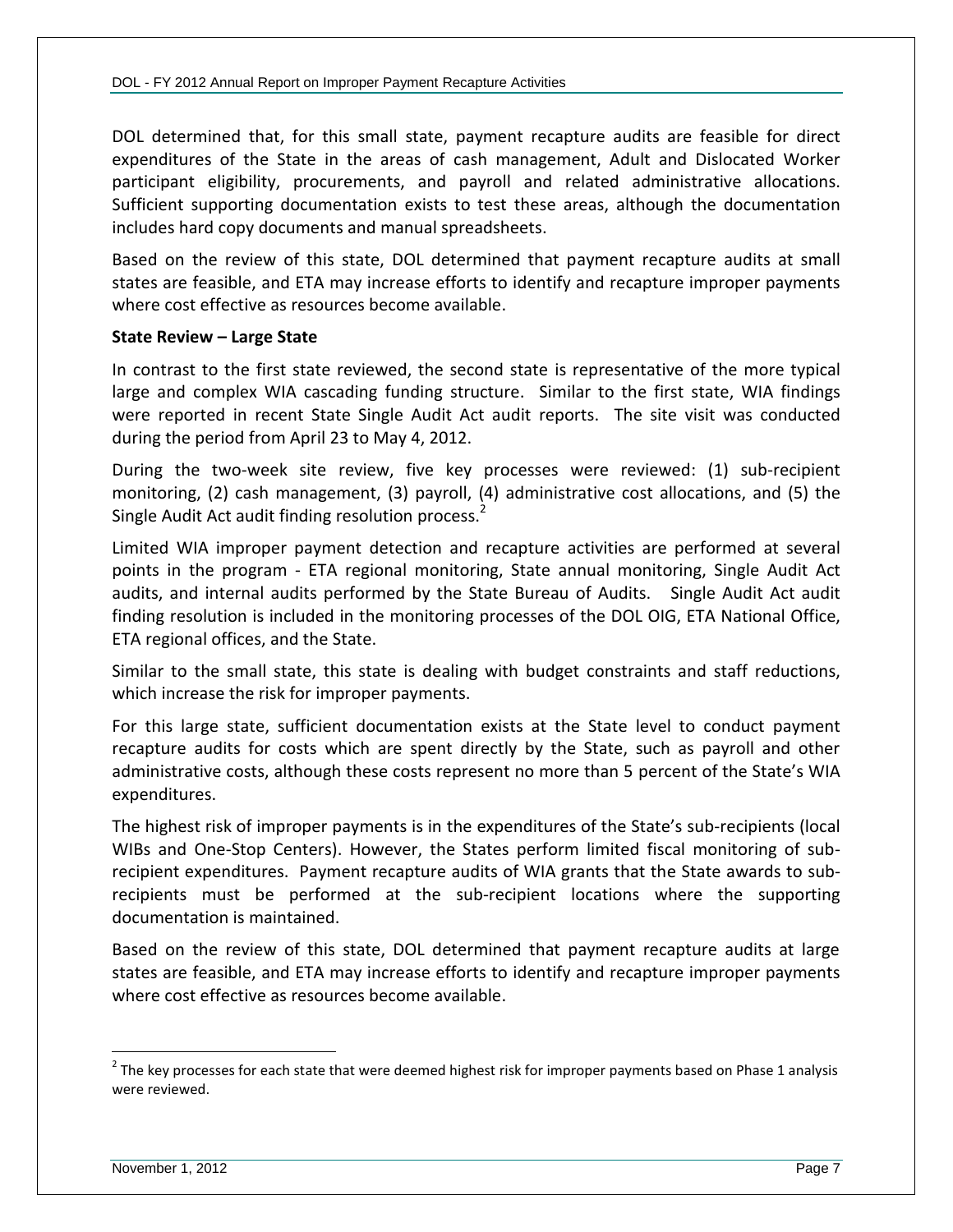#### **Conclusion Based on WIA Grantee Payment Recapture Pilot Review of Two States**

With consideration given to the limited time and scope of each review, DOL concluded that payment recapture audits are feasible for State and sub-recipient expenditures, and ETA may increase efforts to identify and recapture improper payments where cost effective.

Due to limited resources, ETA currently focuses its monitoring activities on program performance. Adding resources to ETA's current grants fiscal monitoring process would enable DOL to increase efforts to identify, prevent, and recapture improper payments. For example, with additional staff, training and travel, ETA could review WIA cost categories such as payroll, cash management, and Single Audit Act audit finding resolution for sub-recipients. Additional resources are also needed to enable ETA to work with the states to participate in the Do Not Pay initiative.

#### **Suggested Improvements to the WIA Improper Payments Program**

ETA may improve the improper payment (IP) identification and recapture of IPs through testing a "Cost-Effective Recapture Audit Program" in select areas as resources become available. In addition, ETA could enhance its ability to identify and recapture IPs by investing resources in training, additional financial field staff, information technology, and site visits where cost effective.

### <span id="page-9-0"></span>*3.2 Federal Employees' Compensation Act Benefit Program*

#### **Purpose**

During FY 2012, DOL conducted a limited scope pilot payment recapture audit of the Office of Workers' Compensation Program's (OWCP's) Federal Employees' Compensation Act benefit program (FECA) Medical Invoice Process to determine the cost-effectiveness of performing a full scope recapture audit for these payments.

#### **FECA Program Overview**

FECA is a workers' compensation law covering more than three million federal and postal employees. It authorizes medical benefits, income replacement, and certain supportive services to employees with work-related injuries or, in the case of deaths, survivor benefits to family members. Employees who fully or partially recover from their injuries are expected to return to work.

In FY 2011, the program provided nearly \$3 billion in benefits to approximately 251,000 workers and survivors for work-related injuries or illnesses. Of these benefit payments, \$913 million (31%) was for medical and rehabilitation services, \$1.9 billion (64%) was for wage-loss compensation, and \$139 million (5%) was for death benefit payments to surviving dependents.

The OWCP is charged with administering the FECA program through twelve OWCP District Offices and the national headquarters located in Washington, DC. OWCP is responsible for making eligibility determinations of claims, approving benefit payments, supporting treatment and recovery activities, and coordinating return to work when an employee is able to resume part-time or full-time work.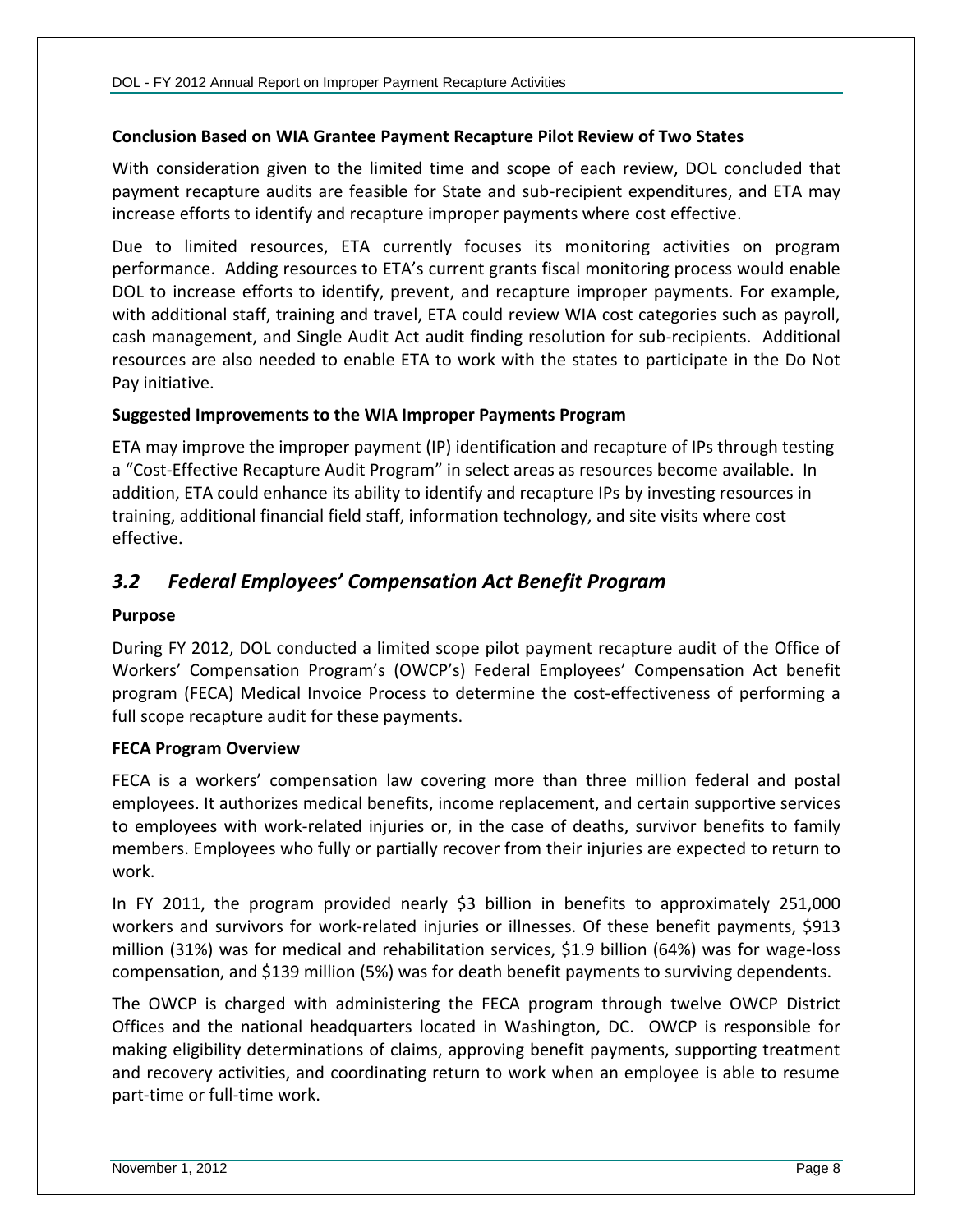FECA covers all medical care that an employee needs to recover from the effects of a workrelated injury, including hospitalization, nursing services, prosthetic appliances, and the services of an attendant when required for severe injuries. Payments for medical services are subject to a schedule of maximum allowable amounts. These benefits are paid from the OWCP Employees' Compensation Fund, which is mainly funded through chargebacks to the Federal agency that employs the injured or ill workers<sup>3</sup>. The FECA program affects the budget of all Federal agencies and quasi-federal agencies such as the United States Postal Service and the Peace Corps.

#### **Scope and Results**

OWCP manages the FECA wage-loss compensation program in the Integrated Federal Employees Compensation System (iFecs), which is the case management system. It allows authorized staff to create cases; to authorize, track and query compensation payments; and to provide reporting functionality. The system maintains claims filed, the adjudicatory status of claims paid and denied, the amount of payments issued, and eligibility status for covered medical conditions.

FECA medical invoice payments are processed by a third-party vendor, Affiliated Computer Services State Healthcare, LLC (ACS), using a system called Achieve, which is also referred to as the medical or central invoice processing system (CBP)<sup>4</sup>. The CBP covers all aspects of invoice processing from the receipt of paper and electronic invoices, the imaging and data entry of paper invoices, editing of invoices against criteria established by OWCP, resolution of suspended invoices, and the creation of payment files that are sent to iFecs for transmission to Treasury. ACS also maintains a call-center for invoice-related inquiries and for authorization of medical services.

The CBP and the iFecs systems are interfaced. Case file details, including claim and eligibility data, are transferred from iFECs to CBP and invoice and payments details are transferred from CBP to iFecs.

To perform the medical payment recapture audit, the DOL Office of the Chief Financial Officer (OCFO) obtained six months of medical invoices processed between the dates of January 1, 2011 and June 30, 2011 from ACS. OCFO loaded the data onto a software tool for analysis<sup>5</sup>.

Of the approximately 2.6 million invoices processed during this period, 1.8 million were paid, while the remaining invoices were denied for payment, were in an adjustment process, or there

<sup>3</sup> Insurance is not a factor in the reimbursements of work-related injuries. If insurance is charged for such injuries which are later determined to be covered by FECA, FECA will reimburse the insurance company for services paid.

<sup>&</sup>lt;sup>4</sup> The base system uses a mainframe platform and is written in COBOL for claims processing and other related invoices. The CBP is also called the Achieve System.

<sup>&</sup>lt;sup>5</sup> IDEA Data Analysis Software was used to complete the data analysis.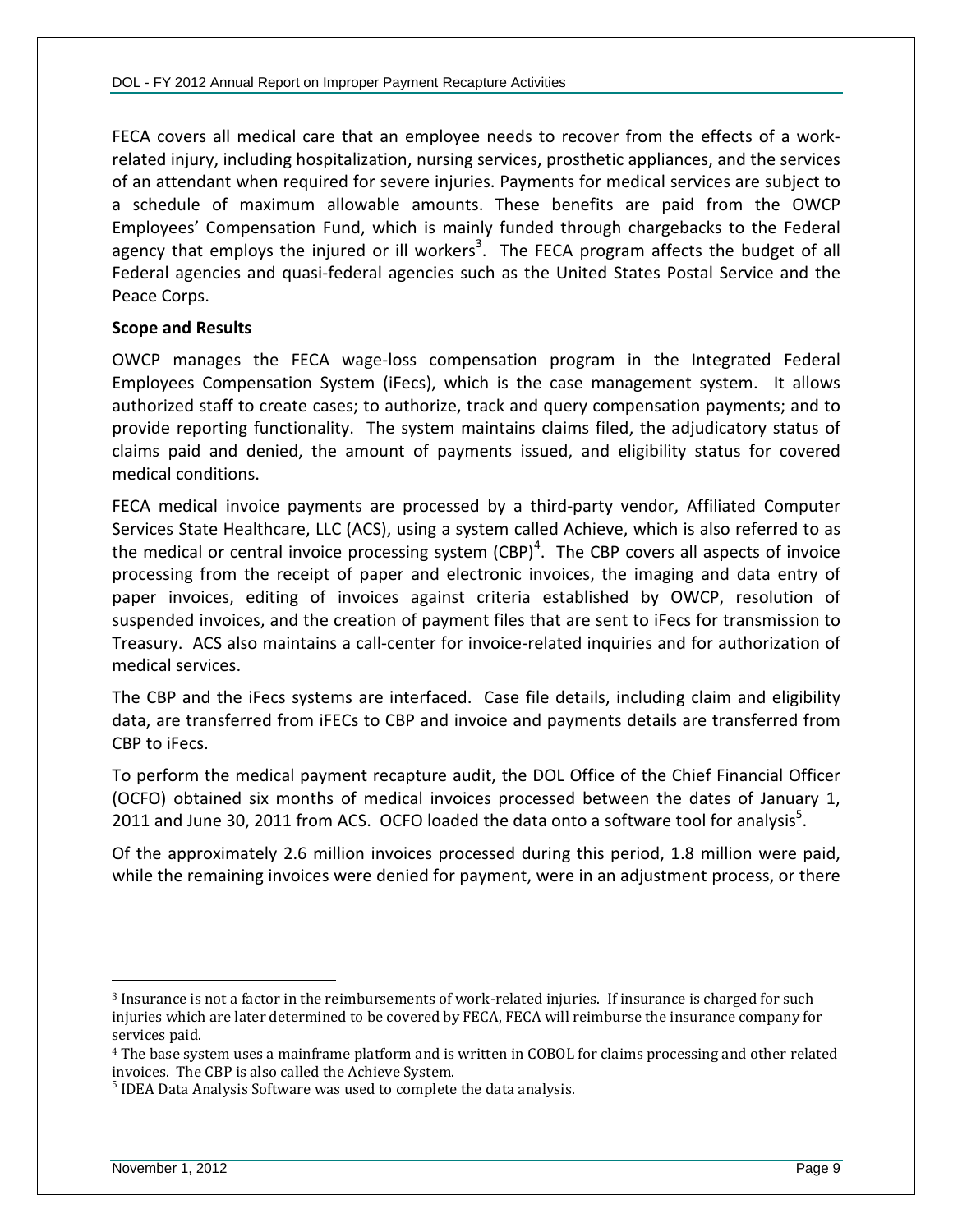was no charge for the services provided<sup>6</sup>. OCFO focused the audit work on the paid invoices. Following are the results of OCFO's analysis of these invoices.

Duplicate payments – 140 invoices or .01 percent were for the same provider, same day, same procedure, and same dollar amount. OCFO tested these 140 invoices and found that 44 were potential duplicates, for a dollar amount of \$5,275.58.

Duplicate invoices submitted by different providers for same service – Eight invoices or .0004 percent were submitted by different providers for the same service (same day, same diagnosis; same patient, same amount). OCFO tested these eight invoices and found that four were not duplicates and two were potential duplicates. The remaining two invoices were EDI/pharmacy bills for which there are no bill images. OCFO did not review the on-line documentation for these two invoices.

Potential Overpayments - 1,194 invoices (about .07 percent) were for amounts greater than the invoiced amount by hospitals. According to OWCP, pricing schedules for hospitals are established using DRG Codes (Diagnosis Related Groups codes) that are based on industry standards; also, if a service provider qualifies for an incentive fee, the provider's paid amount will be greater than the amount invoiced. OCFO's testing of 50 of these invoices, showed that all were paid accurately.

Bundling of services – 3,395 invoices (about .19 percent) were for bundled services on an invoice for which a separate invoice from the same provider showed what appeared to be the same services unbundled for the same patient (same patient name, same provider, and same date of service). OCFO tested 25 of these invoices and found that none of the invoices were for the same services. Instead they were for different services, on different days (the invoice indicates the date of service was on a different date than the date on the invoice) for a different diagnosis.

Volume by provider compared to other providers by state – Several providers submitted substantially more invoices than the average number per provider in their state. OCFO computed the average (mean) and standard deviation of the number of invoices per provider in the states of California, Illinois, and Florida. OCFO then selected outlier providers whose number of invoices was two or more standard deviations more than the state average to determine whether the procedures fit the diagnosed conditions, and whether multiple invoices were submitted for procedures that were permitted only once per day. OWCP staff reviewed the providers and the services provided and determined the invoices were appropriate.

Payments over \$50,000 – 118 invoices (about .01 percent) were for an amount over \$50,000, requiring approval by the district or national office in accordance with OWCP policy. OCFO tested all 118 invoices to ensure that appropriate FECA personnel had approved the payments.

<sup>6</sup> Typically, this occurs as part of a surgery process where the follow up visits are included in the price of the surgery but the provider invoices for the visits even though the invoice amount is for \$0.00.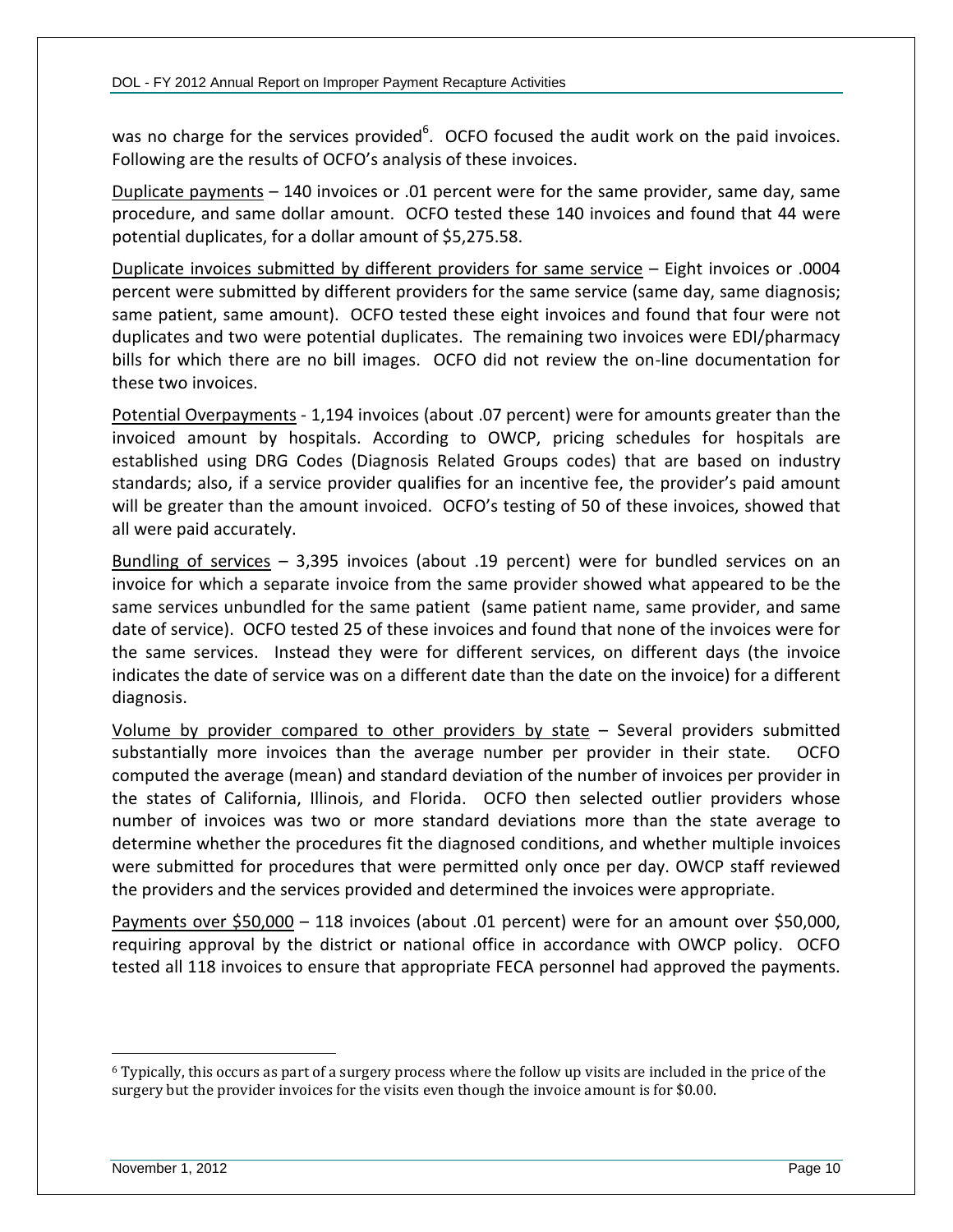The testing showed that all the payments were properly approved by either a FECA District Office employee or an employee at the OWCP National Office<sup>7</sup>.

Payments between \$40,000-\$49,999 - 104 invoices (about .01 percent) were between \$40,000 and \$49,999. Twelve service providers submitted more than one invoice in that dollar range in the six-month period. OCFO provided these twelve service providers and the invoices to OWCP staff familiar with the service providers and the charges to help determine if the invoices were valid. OWCP staff reviewed the providers and the services for the condition and determined the invoices were appropriate.

#### **Recommendations**

Based on the results of the payment pilot payment recapture audit for FECA medical payments, these payments appear to be a low-risk area for improper payments. However, this effort did not evaluate the potential for fraud or improper payments related to compensation or death benefit payments. Recent reports from both the OIG and the Government Accountability Office (GAO) reported ongoing fraud in the FECA program.

DOL should expand its payment recapture efforts to include other areas of possible FECA improper payments, including compensation and death benefit payments and the potential for fraud.

### <span id="page-12-0"></span>*3.3 Contracts/Accounts Payable*

#### **Purpose**

On April 16, 2012, DOL selected an independent recapture audit firm to perform a pilot recapture audit on a contingency fee basis of DOL's contract payments to identify and recapture overpayments in the contracts arena and assist in the implementation of changes that prevent future improper payments. If improper payments are identified, DOL will recapture them.

#### **Program Overview**

The focus of the audit is to identify improper payments resulting from the following:

- Payments for procurement contracts, services, operations and maintenance, equipment, land or structures
- Payments for rent, communications and utilities
- Payments for printing and reproduction services
- Payments for supplies and materials

 $7$  It was noted that all FECA personnel should obtain an identifier that clearly demonstrates the difference between an employee of Affiliated Computer Services State Healthcare, LLC and an OWCP employee.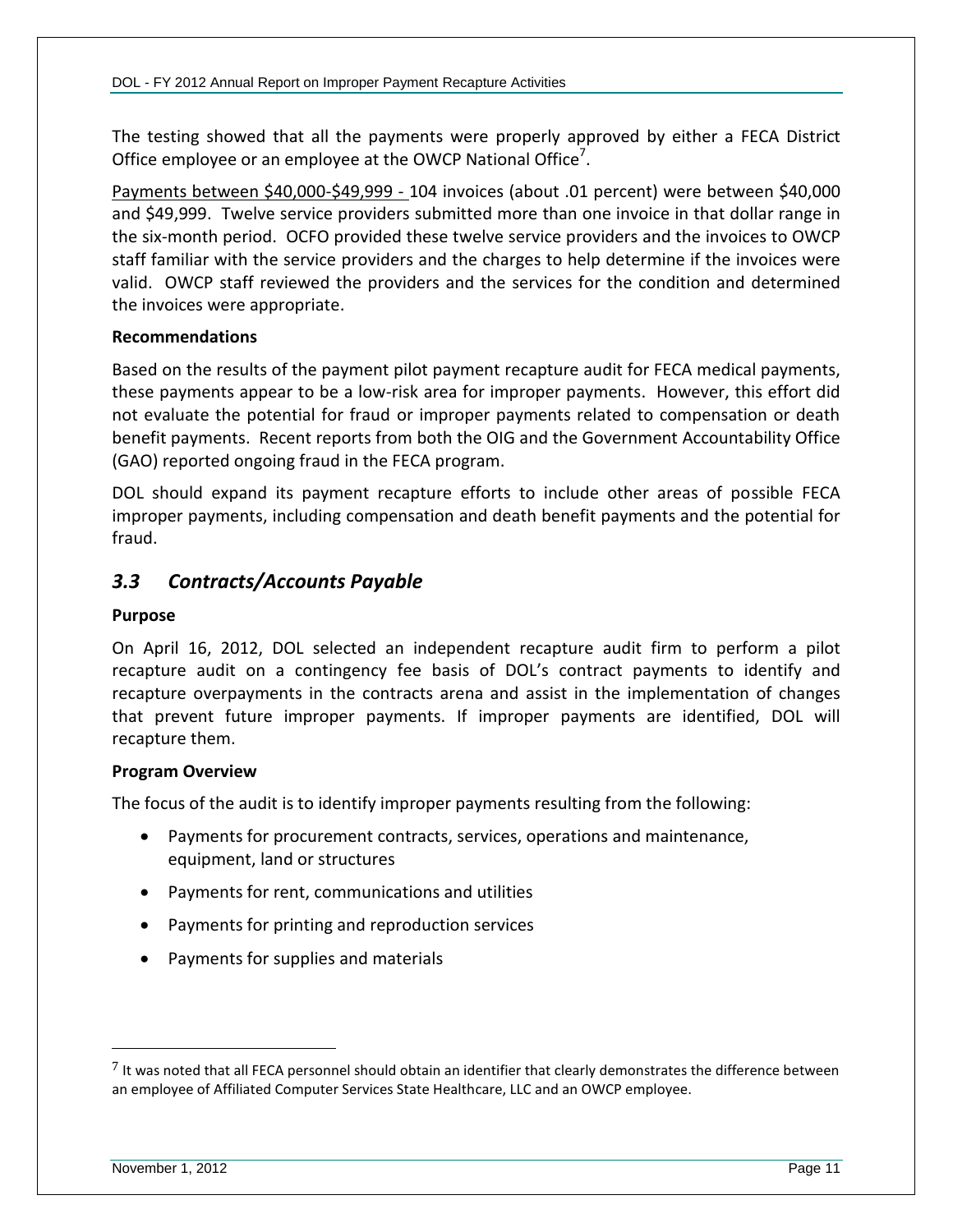#### **Scope and Objectives**

The audit covers disbursements for FY 2007 through 2011 consisting of approximately 200,000 invoices for about \$2 billion in annual disbursements. DOL began working with the audit firm in April 2012 to provide disbursement data, vendor master data, and detailed purchasing card data.

The analysis is currently ongoing. When completed, it will identify improper payments such as overpayments and duplicate payments. It will also identify discounts and pricing errors, duplicate vendor master records, and provide best practices for vendor-naming conventions and addresses and invoice coding standards. In addition, the audit firm will help DOL recapture overpayments and improve internal controls to prevent improper payments.

#### **Process**

The audit firm began the recapture audit by interviewing DOL staff members about the disbursement process, including identifying existing overpayment prevention controls within the system. After reviewing the disbursement process, IT professionals from the audit firm and the DOL identified the data fields that are required for a successful audit. The DOL provided test data to the audit firm who performed a quality assurance process to ensure the accuracy of the data. Once both DOL and the audit firm were satisfied, DOL provided full data sets to the audit firm, who normalized the data and loaded it into the firm's proprietary audit software tool. The firm used the audit software tool to generate a number of exception reports highlighting potential disbursement errors.

The audit firm's Senior Auditor began reviewing the exception reports and the process of researching and validating the potential errors. The Senior Auditor was granted read-only access to the appropriate internal DOL systems to assist with this research, which can consist of researching vendor histories, reviewing supporting documentation, and holding discussions with knowledgeable DOL agency staff. Using the information gained in the process, the analysis will be revised to dig deeper into areas of potential overpayments.

The audit tool is capable of producing a variety of analytical reports allowing DOL visibility into such things as days payable outstanding and top vendors by dollar amount or invoice volume. The audit firm has presented samples of some of these reports to DOL for review. Additional analytical reports will be produced throughout the audit, at the request of DOL.

#### **Next Steps**

Once a potential overpayment is completely vetted and appears to be valid, the audit firm will prepare a claim package containing information such as invoice copies, payment information, purchase order, and a report describing the potential error. The claim package will be presented to the vendor in question for analysis and review and any recapture opportunities will be resolved.

At the close of the review, the audit firm will issue a final report with root cause analysis of any recaptured items along with best practice recommendations for preventing future disbursement errors.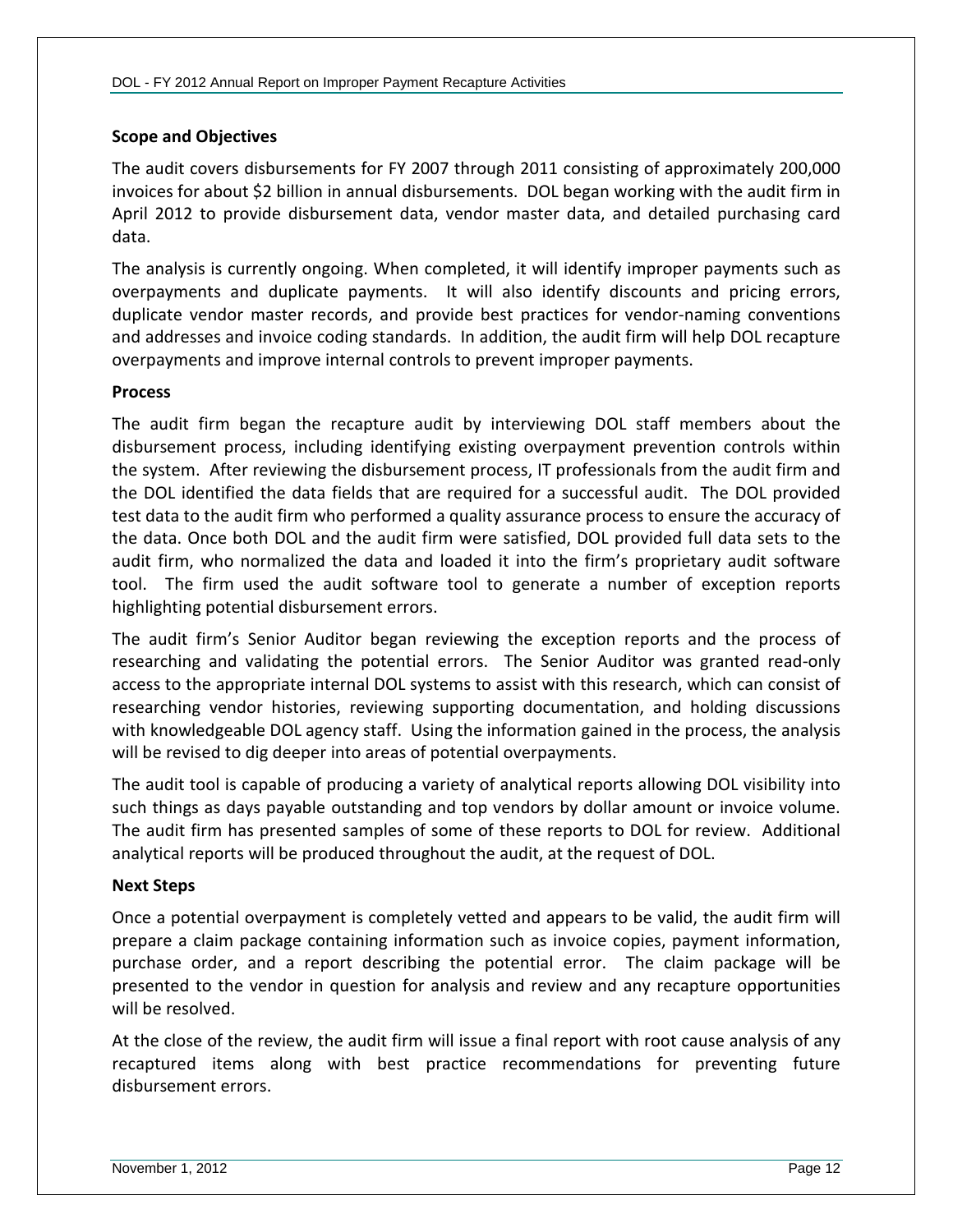The audit firm will also conduct an analysis of potential fraudulent or questionable vendors. This analysis will be performed through a combination of analytics generated via the audit tool and manual research conducted by the audit firm's Certified Fraud Examiners (CFE). The results of this analysis will be reported to DOL.

#### **Recommendations**

As a result of the initial analysis, the audit firm offered the following preliminary recommendations to assist in the prevention of improper payments:

- Check for potential duplicate payments based on vendor name.
- Identify and inactivate duplicate vendor master records.
- Implement best practices for vendor naming conventions and addresses.
- Implement and enforce invoice coding standards.
- Enter all payment corrections into the financial management system as credits to establish an audit trail of the corrections for future reference.
- Post invoices for credits into the financial management system at the full amount of the obligation to create an audit trail.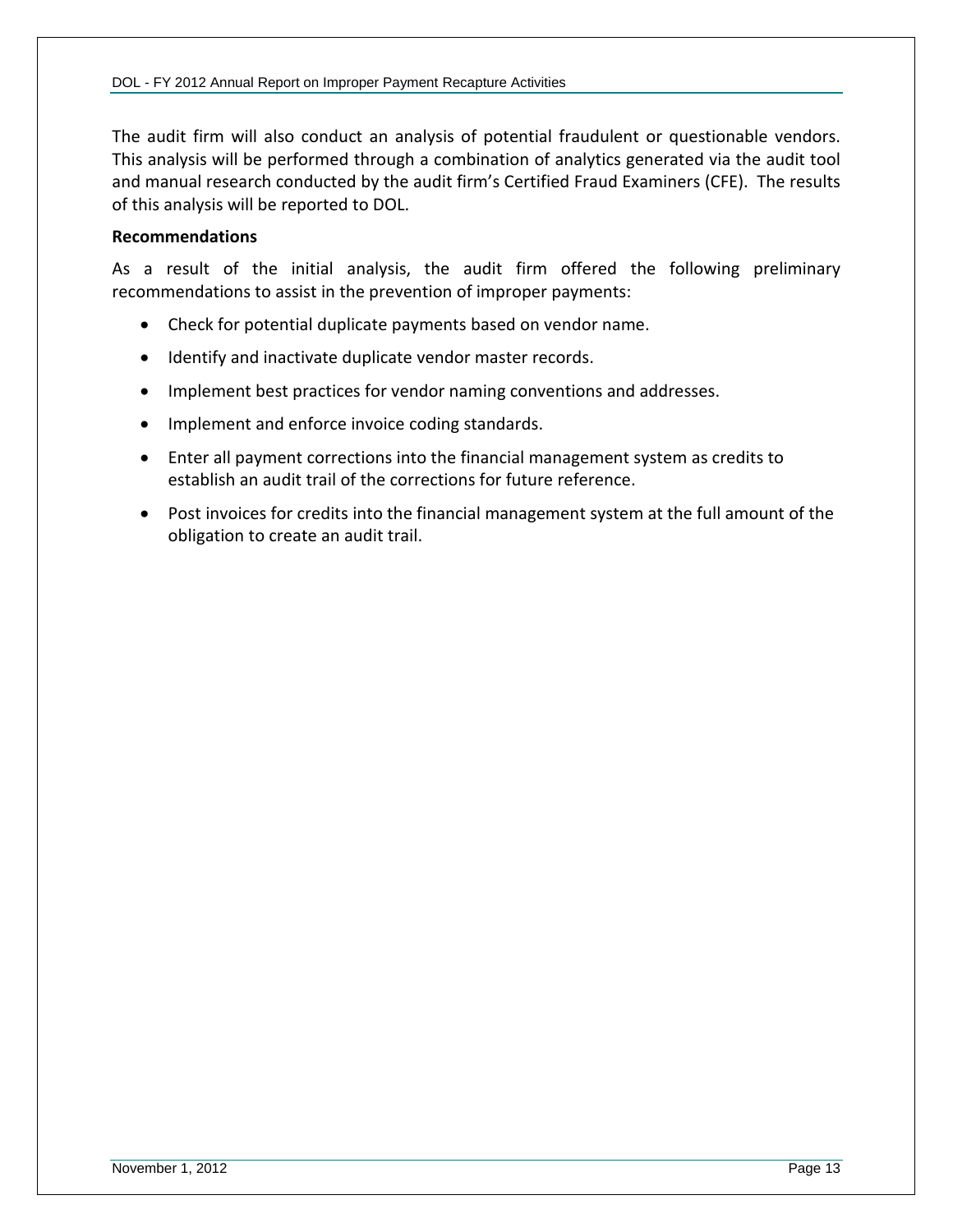### <span id="page-15-0"></span>*4.0 Do Not Pay*

This section describes a new initiative under the improper payment program that will help prevent improper payments and/or identify and recapture improper payments. Specifically, the Do Not Pay Solution is a government-wide initiative to screen beneficiaries of all federal payment programs before an award or payment is made. Participation in the initiative is required by the Office of Management and Budget (OMB) and is being managed by the Department of the Treasury.

#### **Overview of Do Not Pay Solution**

Presidential and OMB directives require agencies to integrate the use of existing Federal databases (collectively known as the "Do Not Pay List") to verify eligibility for Federal payments in order to reduce and eliminate payment errors before they occur. OMB and the Department of the Treasury have developed the "Do Not Pay (DNP) Solution" to provide Federal agencies with both a web-based single-entry access portal (Portal) to these existing databases to facilitate their use and additional data analytics.

At DOL, the DNP Solution will be implemented in three phases over a three-year period and will be designed to address the Department's three major business areas affected: Benefit Programs, Grant Programs, and Contracts.

#### **Approach for Implementing the Do Not Pay Solution**

Incorporating the DNP Solution fully into DOL's business processes is a major undertaking involving the active cooperation of not only OMB, Treasury, and DOL component agencies, but also the states. The OCFO will facilitate development of a Plan for enrollment and implementation of the DNP Solution with affected DOL component agencies. DOL's Accountability Officer for Improper Payments, the CFO, is responsible for monitoring and concurring with any changes to the Department's DNP Plan. Component agencies will work with OCFO to implement the DNP Solution in their business processes, provide status reports when requested, and clear any variations from the DNP Solution Plan with OCFO. Component agencies will be responsible for implementation of the DNP Solution within their business processes and interfacing with their state stakeholders where appropriate.

The DNP Solution will be implemented in three phases. Phase 1 involves choosing a pilot program or activity from each of three major business areas in which the DNP Solution can be implemented. Planned pilot activities include:

- 1. Benefits Programs Unemployment Insurance (UI) and Office of Workers' Compensation Programs (OWCP) Benefits Programs.
- 2. Grant Programs Employment and Training Administration (ETA) Grants Programs.
- 3. Contracts Department-wide procurement and contract payment activities.

Lessons learned from Phase 1 and best practices gained from the experience of other Agencies will be incorporated into DOL planning for Phases 2 and 3. Phase 1 is expected to be completed by September 2013.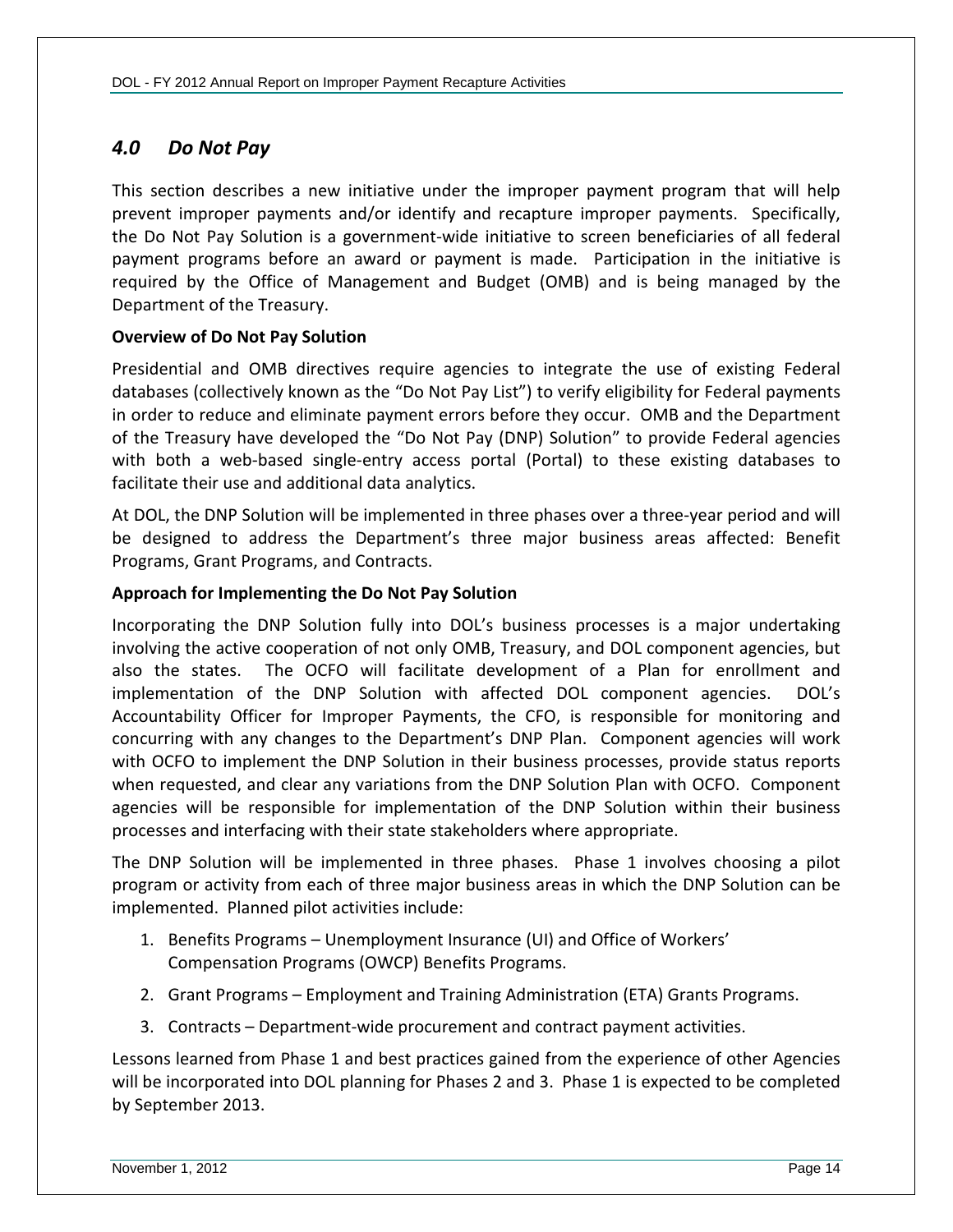Phase 2 will include expanded rollout of the DNP Solution to more states in the UI and Grants Programs, and will emphasize the continued improvement of previously incorporated programs. During Phase 2, DOL will also evaluate DNP Solution applicability to additional aspects of Contracts pre-payment and pre-award processes. Phase 2 is expected to be completed in September 2014.

During Phase 3, DOL plans to implement the DNP Solution across all program areas that can gain value from its use, including expanding implementation to all remaining interested states and DOL Benefit and Grant Programs. DOL currently plans to complete the majority of this phase by September 2015.

#### **Do Not Pay (DNP) Solution for UI**

DOL is coordinating with OMB and the Department of the Treasury to provide the DNP Solution to state agencies for identifying potential UI improper payments and/or fraud. The DNP Solution will be accomplished in phases. Phase 1 will include piloting the DNP Portal service in at least two states, as well as working with the DNP Solution's Data Analytics Services (DAS) to develop data analytics and predictive modeling methodologies and tools that are transferable and expandable to all states. During Phase 1, the two selected pilot states will conduct a value test for the use of the DNP Portal to support existing processes to verify the eligibility of beneficiaries for continuing payments, and to study the feasibility of using the DNP Solution for pre-award activities.

#### **UI Integrity Center of Excellence**

DOL selected the New York State Department of Labor to establish a UI Integrity Center of Excellence (Center) to support the development, implementation, and promotion of innovative program integrity strategies to reduce improper payments, including the prevention and detection of fraud, in the UI program. Over the next two years, New York State will work collaboratively with the Department, state representatives, and the National Association of State Workforce Agencies (NASWA) to guide the Center's work and ensure that the strategies support all states' integrity activities.

The Center will:

- Collaborate with Treasury's Do Not Pay Solution unit to develop data analytics and predictive modeling methodologies and tools to improve UI fraud prevention and detection.
- Develop a secure portal to routinely communicate fraud schemes among states.
- Identify and pilot new strategies to combat improper payments and fraud, building on the work of states, other Federal and state government agencies, and the private sector.
- Identify and disseminate promising practices for state fraud prevention across the UI program.
- Identify state training needs on fraud solutions and integrity strategies, develop a comprehensive training plan, and provide training.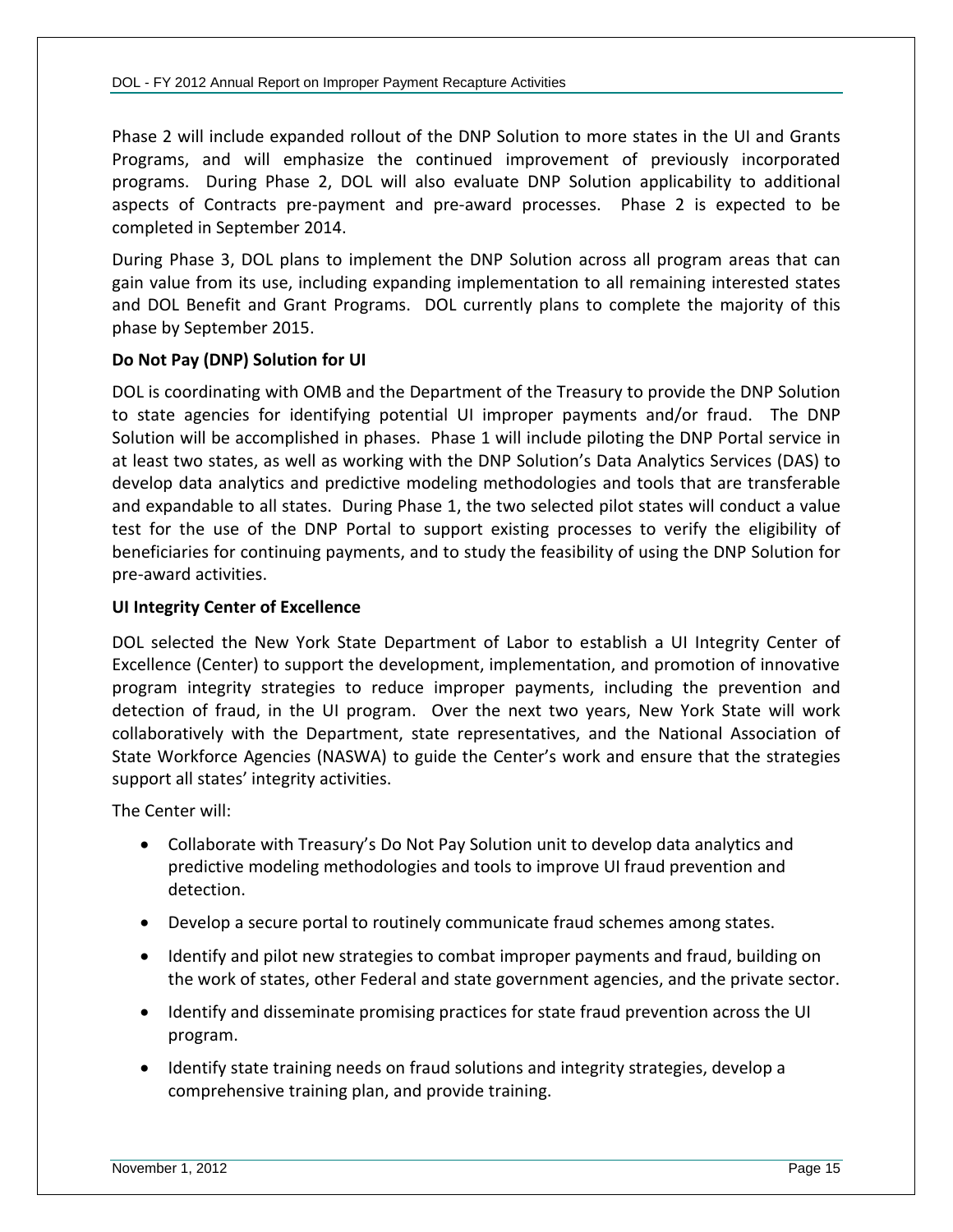#### **DNP for the Black Lung Program**

The Black Lung Program is currently using the Do Not Pay Portal to perform single online searches of the Social Security Administration's (SSA) Death Master File (DMF) to identify improper payments. The Black Lung Program plans to begin using the Portal for continuous monitoring of its beneficiary files after data exchange processes are established and after all required Memoranda of Understanding (MOU) are approved. DOL is hopeful that the processes will be set up and tested successfully, and that the necessary Departmental clearances of an MOU in both DOL and Treasury will be completed by the end of the first quarter of FY 2013.